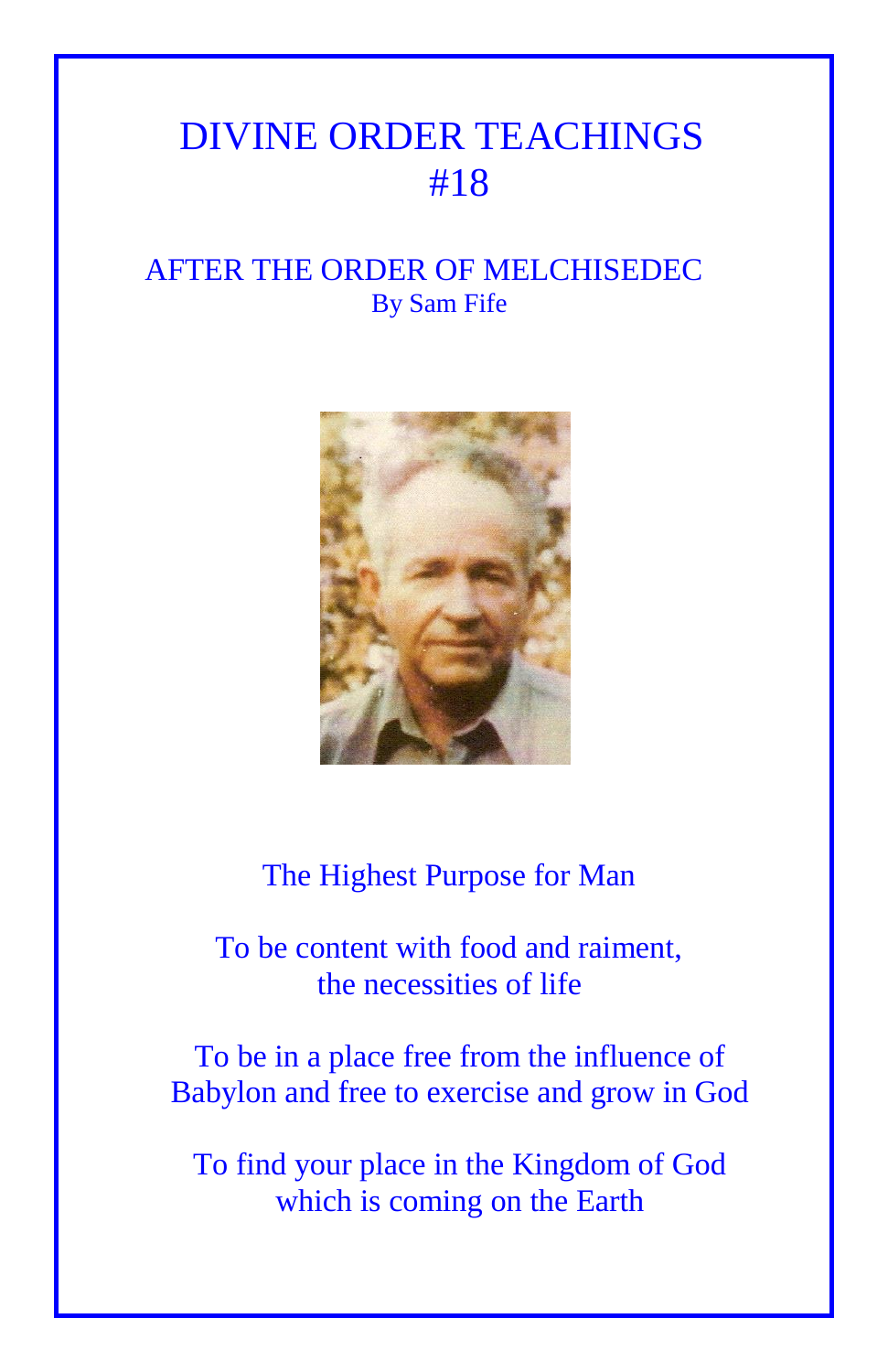Heb 7:1 For this Melchizedek, king of Salem, priest of the most high God, who met Abraham returning from the slaughter of the kings, and blessed him; 2 To whom also Abraham gave a tenth part of all; first being by interpretation King of righteousness, and after that also King of Salem, which is, King of peace; 3 Without father, without mother, without descent, having neither beginning of days, nor end of life; but made like unto the Son of God; abideth a priest continually. 4 Now consider how great this man *was,* unto whom even the patriarch Abraham gave the tenth of the spoils. 5 And verily they that are of the sons of Levi, who receive the office of the priesthood, have a commandment to take tithes of the people according to the law, that is, of their brethren, though they come out of the loins of Abraham: 6 But he whose descent is not counted from them received tithes of Abraham, and blessed him that had the promises. 7 And without all contradiction the less is blessed of the better. 8 And here men that die receive tithes; but there he *receiveth them,* of whom it is witnessed that he liveth. 9 And as I may so say, Levi also, who receiveth tithes, paid tithes in Abraham. 10 For he was yet in the loins of his father, when Melchizedek met him. 11 If therefore perfection were by the Levitical priesthood, (for under it the people received the law,) what further need *was there* that another priest should rise after the order of Melchizedek, and not be called after the order of Aaron? 12 For the priesthood being changed, there is made of necessity a change also of the law. 13 For he of whom these things are spoken pertaineth to another tribe, of which no man gave attendance at the altar. 14 For *it is* evident that our Lord sprang out of Judah; of which tribe Moses spake nothing concerning priesthood. 15 And it is yet far more evident: for that after the similitude of Melchizedek there ariseth another priest, 16 Who is made, not after the law of a carnal commandment, but after the power of an endless life. 17 For he testifieth, Thou *art* a priest forever after the order of Melchizedek. 18 For there is verily a disannulling of the commandment going before for the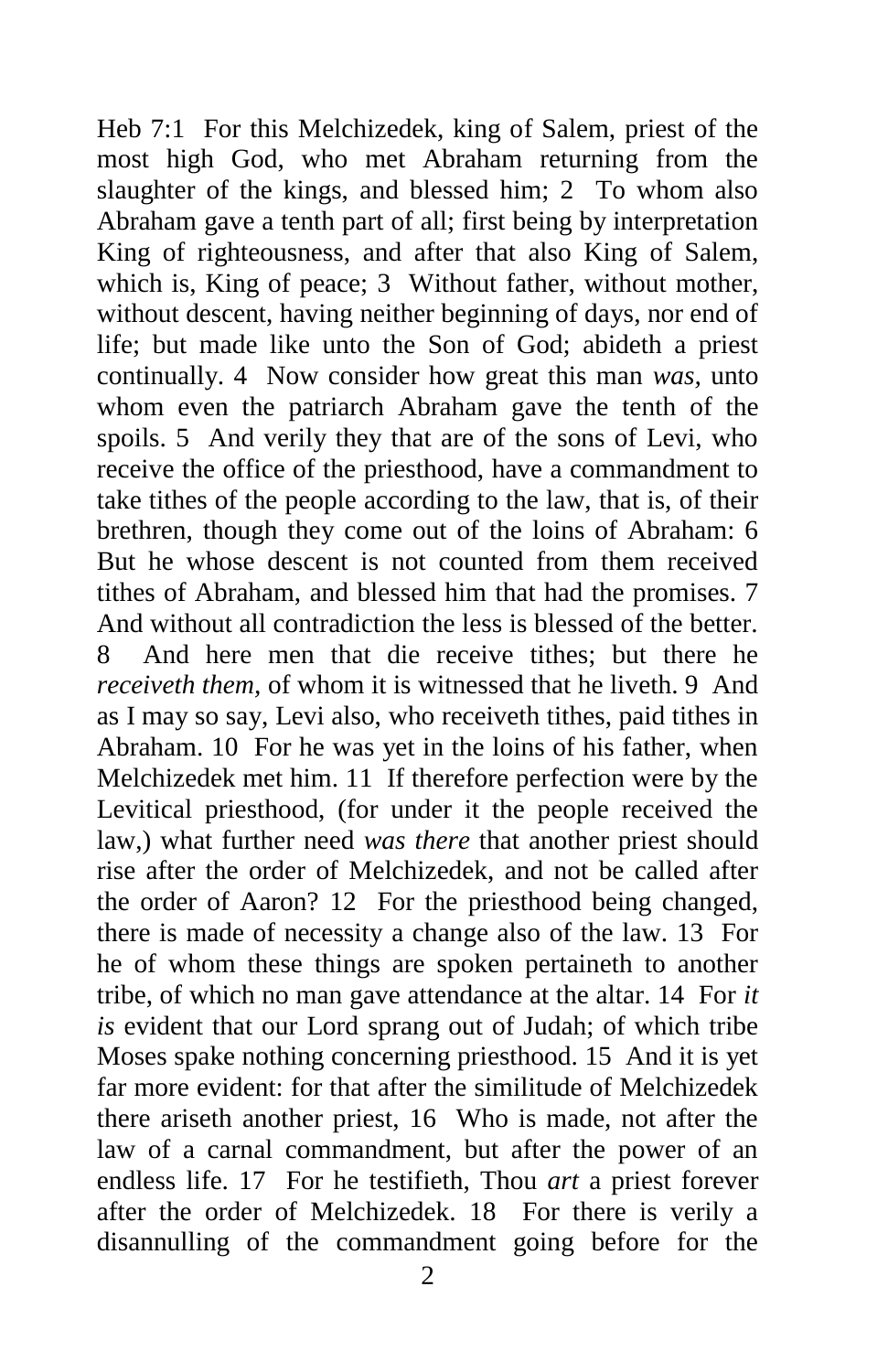weakness and unprofitableness thereof. 19 For the law made nothing perfect, but the bringing in of a better hope *did;* by the which we draw nigh unto God. 20 And inasmuch as not without an oath *he was made priest*: 21 (For those priests were made without an oath; but this with an oath by him that said unto him, The Lord swore and will not repent, Thou *art* a priest forever after the order of Melchizedek:)

The text of this study is found in verse 21 of Hebrews 7, where if says, "For those priest were made without an oath; but this with an oath by him that said unto him, The Lord sware and will not repent, Thou art a priest for ever after the order of Melchisedec."

The foundational Scripture upon which this whole subject is based in the Bible is the one we have just quoted in verse 21, and particularly this statement where it is said of Christ, "Thou art a priest for ever after the order of Melchisedec." So many of God's people have gotten so bogged down in the experiences

that are provided for us in the plan of God - the salvation experience, the baptism of the Holy Spirit experience, experiences in gifts of the Spirit, etc. - that they have never gone on to see the purpose of all the experiences provided through Christ - and that is, that through them God might bring forth a people that He could bring back under His Divine Order, and through that people restore His Divine Order to this earth, and ultimately to the whole universe. Therefore, few of God's people and few of God's Ministry have any understanding whatever of what the Bible means in Hebrews Seven when it discusses the Order of Melchisedec as contrasted to the Old Testament Levitical order of Aaron, and ends by saying of Jesus, "Thou art a priest forever after the order of Melchisedec.

This is a realm of Truth in the New Testament that few of God's people have ever heard any teaching on, and yet the fact that it covers the greater part of two whole chapters of Scripture, chapters six and seven of Hebrews, makes it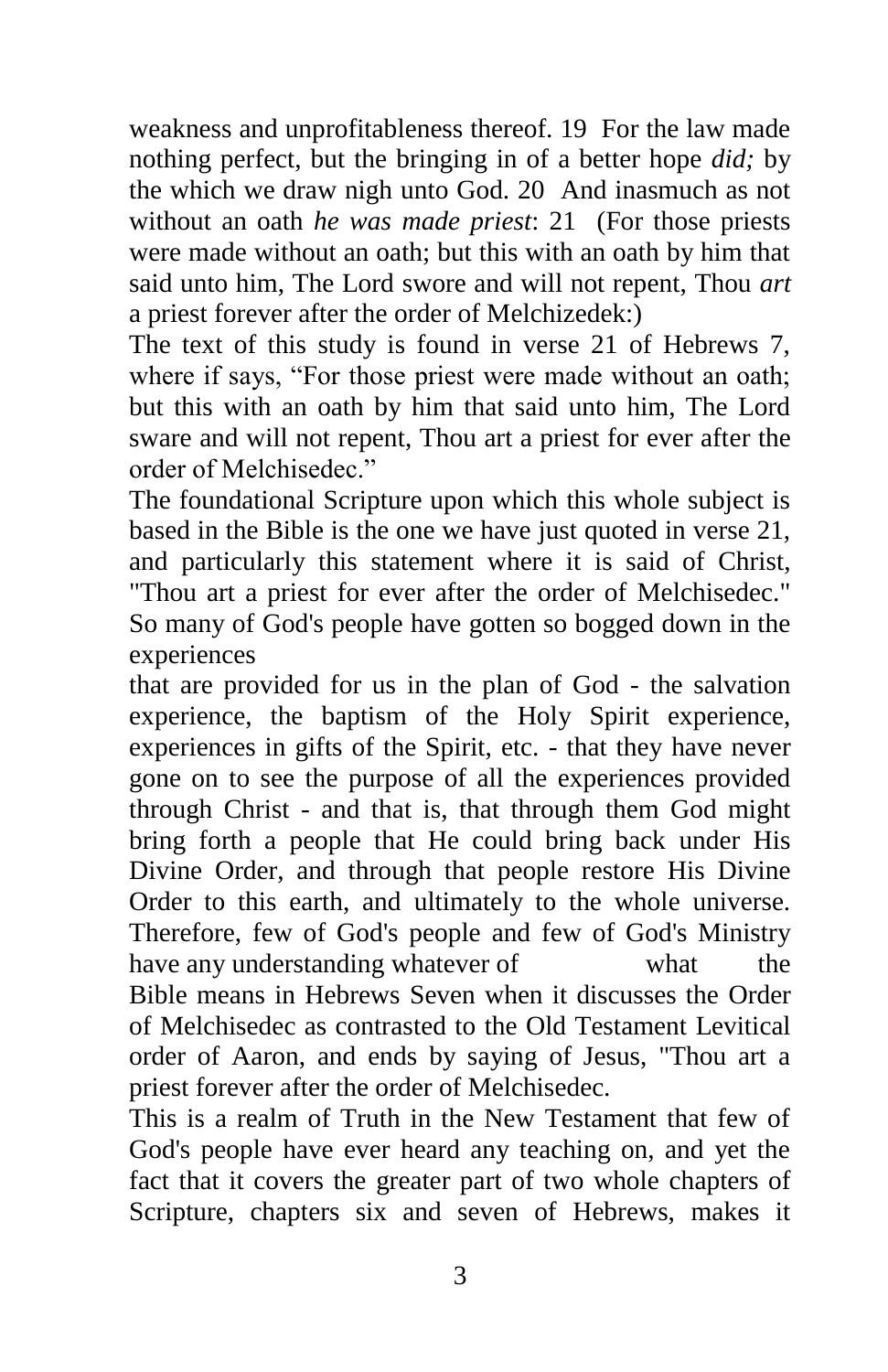obvious that the Truth here contained has a very important place in God's plan and purpose in Christ.

Now therefore, the hour has come in which God is revealing to us that all the experiences that the Spirit of God has led us through since we have been in Jesus - our salvation experience, gifts - have been only to bring us to the point where we are ready to begin to understand what the Bible means when it says of Jesus, "Thou art a priest for ever after the order of Melchisedec.

To understand the meaning of this statement, we first have to be given a definition of this term, "order" as it is used in the Bible. Most of God's precious people have not progressed to the point where they know what an order is. As the Bible uses the term, a definition of an order is ---- a system by which things are governed, or a governmental system. Thus we say, here in the United States of America, that we are governed by the democratic order of government, which simply means that the governmental system that we are governed by in our relationship to one another is an order called, "democracy." In Canada, the sister nation that is joined to the U. S. borders, the order of government that they are under is the parliamentary governmental order. In England, they are governed by what is called the monarchal governmental system or governmental order; an order in which, theoretically at least, their reigning monarch is a king or queen.

Thus, we have given you enough illustrations to enable you to have a true definition of the term order, as it is used in the book of Hebrews in the Bible. An order is simply a system of government. Therefore, when the Bible says Christ is a priest forever after the Order of Melchisedec, it simply means that the governmental system, or the governmental order that we will be governed by in our relationship to one another, and that we will govern the world by when we are that reigning ruling Manchild during the thousand-year millennial reign of Christ upon this earth through us, will be a governmental order called, the Order of Melchisedec.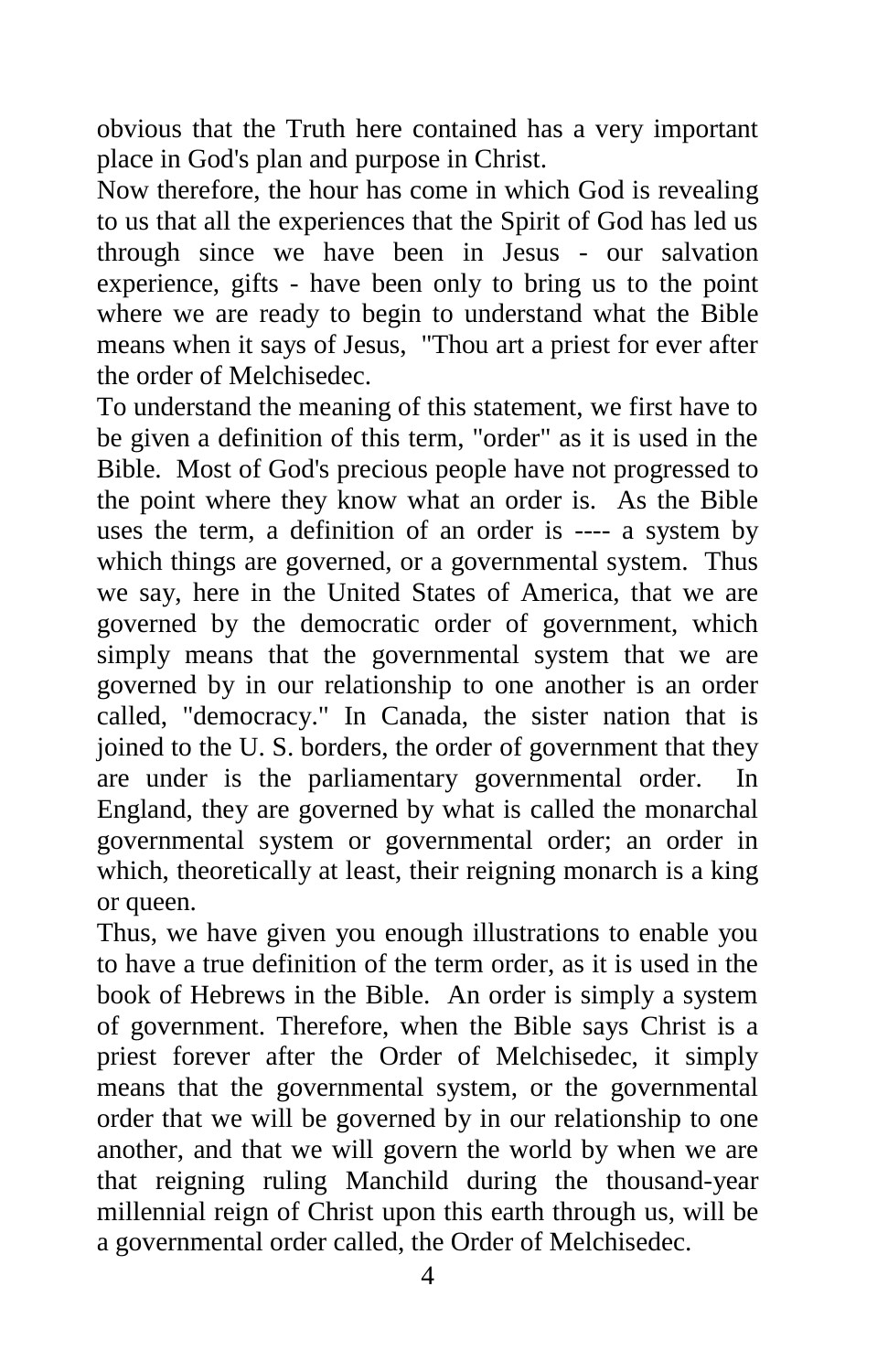Now I will tell you what the Order of Melchisedec is. It is a governmental order by which we will be governed in our relationship with one another and with our Head Jesus during the millennium wherein there will be no laws, no rules, no governing force but every member in the Body of Christ will be so yielded to and so led by the Spirit in that Body that he won 't move until he is moved by that Spirit; and yet there will be perfect order, and without laws, without rules, without a governing force, without a president, or a vicepresident, or a president of the denomination, or congresses or legislatures to make laws, or policemen running around with guns on their hips to enforce laws, or prisons to put people in who break the laws - for everyone will be so perfectly led by the Spirit of God that there will be no laws to break, and no one to break them if there were. But all will be perfect order, and without any of the governmental institutions or systems that we see in this world around us today. But the Spirit of Christ will be governing His Body under the Order of Melchisedec, a governmental order where every member in the Body of Christ will be so yielded to the Spirit in that Body that they won't move until they're moved by that Spirit. When that Spirit is moving through one member, then all the other members will be led by the Head to submit to, and move with, that member the Spirit is moving through. When the Spirit ceases to move through that member of the Body and begins moving through another member, all the members in the Body will be led to submit to and move with that member, just as it is with the members in my human body today.

For you see, the Divine Order in which all the members of our human body are governed in relationship with their head, and with one another, has been set before us by God as a type and a revelation of God's Melchisedec Order for the Body of Christ

The Apostle Paul had this revelation. This is why he says in I Corinthians 12, that as the human body is one body with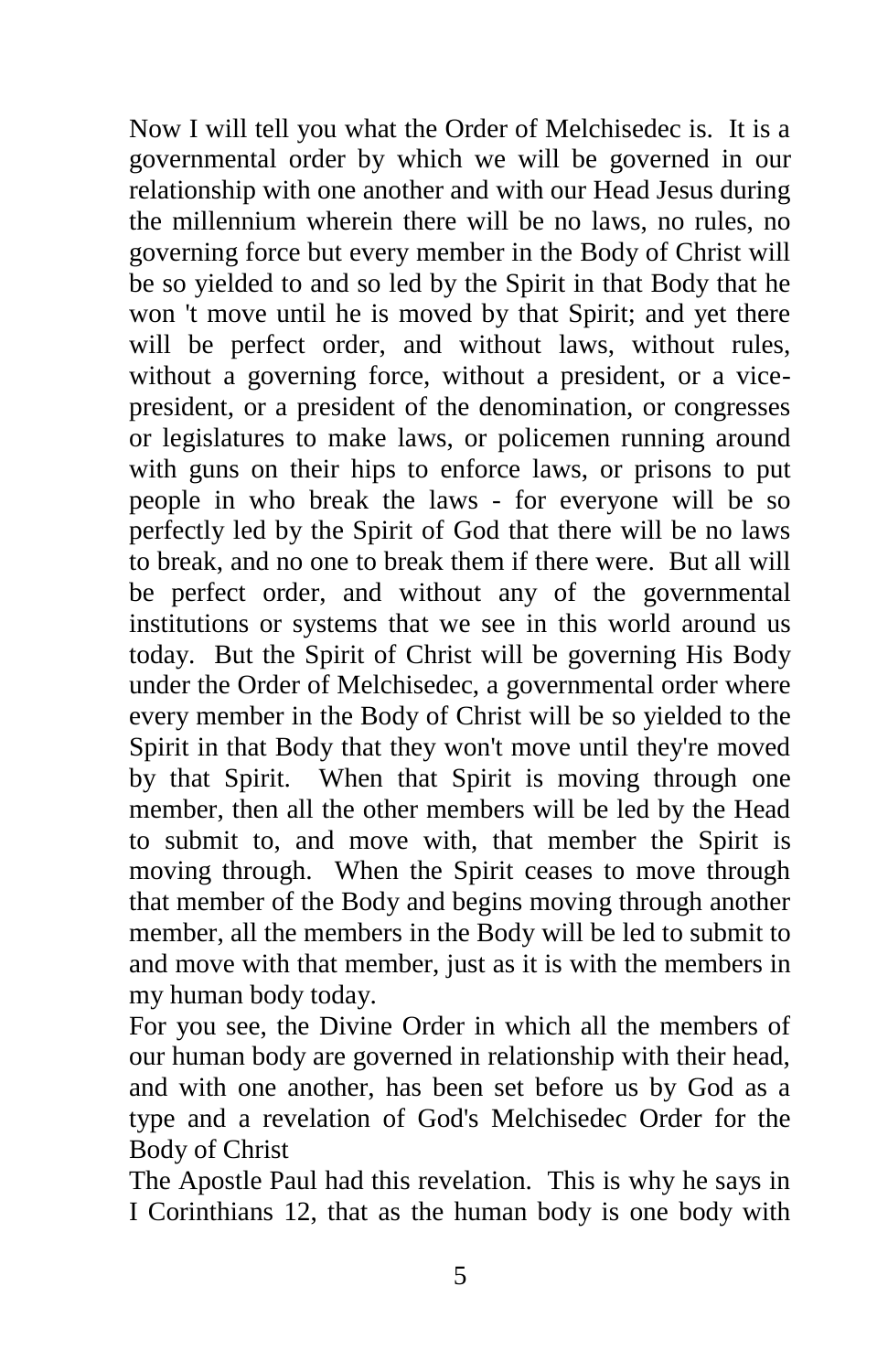many members, so also is Christ one Body with many members.

Therefore, you see, our human body is not governed by a set of laws and rules, but it is governed by the living spirit that God put in that body when He first created it. When God first brought forth the human body in Adam, long ago, He didn't tell all of its members to sit down and have them a business meeting, a good Baptist business meeting, and vote them in a set of by-laws by which they should be governed in their relationship with one another, and elect them a president or a vice-president, or elect them a congress or legislature to make laws by which the members of the human body should be governed. But God put a living spirit in that human body for its members to be governed by, and He instituted an order so that when that spirit is leading through one member of that body, all the other members flow with it, and when it ceases to lead through that member and begins moving through another member, then all the other members flow with that member.

Thus, when it is time for my human body to move across the room, and the spirit moves the foot to begin moving, and begins to move through the foot, the hand does not begin to move contrary to the foot, neither does it say, "I'm not going to move with you" - but it moves with that member that the spirit is moving through. For when the spirit in my body ceases to move through the foot and begins moving through the hand, then the foot and all the other members stand still and move with the hand, as long as the head and the spirit is moving through it. Thus there is always perfect order. The members of the body never move crisscross or contrary to one another, for all are so yielded to the spirit that they are able to recognize the member the spirit is moving through and submit and flow with him.

Even so, two thousand years ago, when Jesus Christ shed His blood to cleanse a many-membered Body that was to be called out of the Gentile world, He did not instruct the members of that Body to sit down and have themselves a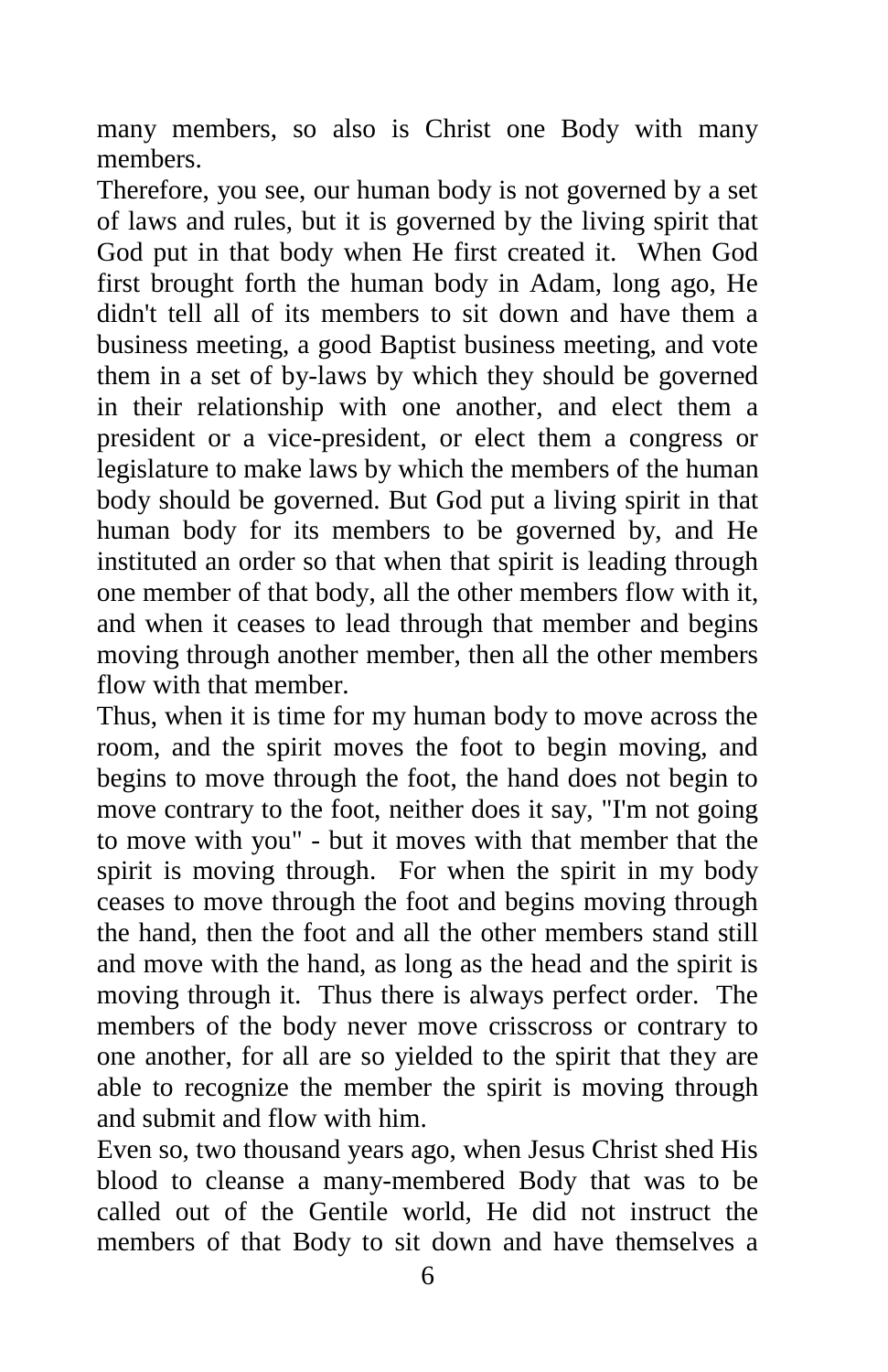business meeting, and vote themselves in a set of by-laws to be governed by in their relationship with one another, neither elect them a president, or a vice-president, or a pope, or a king, or a congress, or a legislature - to legislate laws for them to be governed by but on the day of Pentecost, His Spirit roared into that Body, that that Body might be governed by the living Spirit that dwells within it.

 It is for this reason that we have been born of the Spirit, baptized in the Spirit, that our gifts of the Spirit have been brought forth, and that we are growing up in the Spirit to the point where someday we can all move perfectly in the Spirit; so that God can bring in his Melchisedec Order, by which we shall be governed, and by which we shall govern the world during the millennial reign of Christ. It will be an order with no laws, no rules, no governing force, no presidents, no vicepresidents, no congresses, no legislatures, no mayors, no sheriffs, no policemen but where every member in the Body of Christ will be so yielded to and so led by the Spirit in that Body that they won't move until they're moved by that Spirit, and there will be perfect order.

When we understand this Truth, suddenly we begin to get a revelation of why God today calls us into meetings three or four times a week, where we are related to one another with no laws, and no rules, and no programs, and no governing force; but where each member in the Body is free to move as the Spirit moves him; and one has a prophecy, as Paul said, one has a tongue, one has a revelation, one has an interpretation.

What do we imagine God is doing with all this - is He only playing church, or is He only playing gift, gift, who's got the gift? Nay, what He is doing is consistently practicing us, and training us, and perfecting us - three or four hours at a time, three or four times a week, and moving as one Body and one Spirit in His Melchisedec Order. When the day comes when we have all learned to move so perfectly in the Spirit that we don't move ahead of Him or behind Him, but His Melchisedec Order has been perfected in us - then by His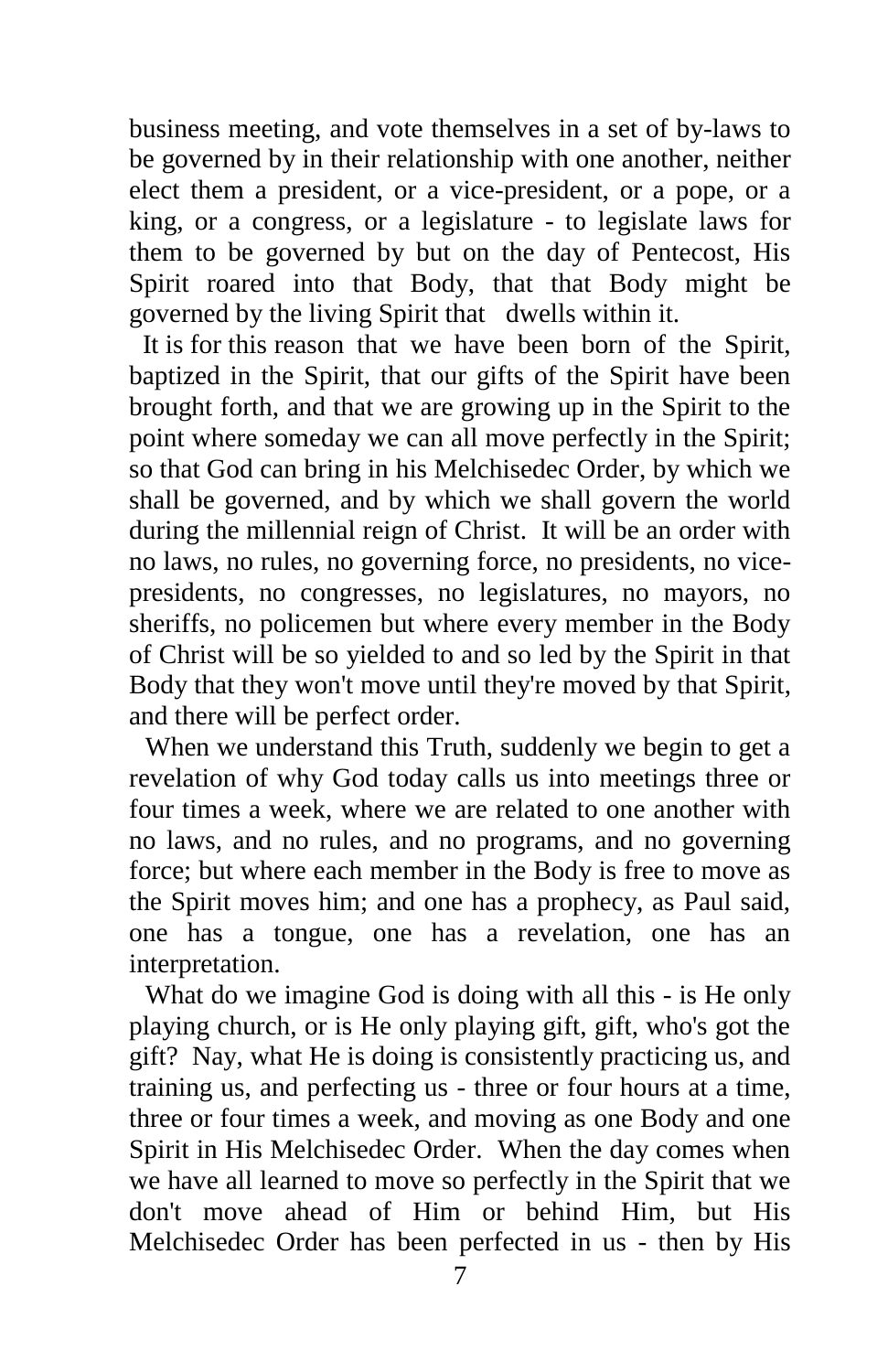great tribulation judgment day that's coming upon this world He is going to wipe every other system of government off the face of the earth, and turn the world over to His many membered manchild to be governed by us after a governmental order called The Order of Melchisedec.

It is no new revelation to us that Christ is going to rule over this earth during the thousand year millennium, but it is a new idea to most Christians when it suddenly dawns on them that He is not going to govern the world through any of the governmental systems that have been known in this earth up until now, neither the order of kings, nor the democratic order of government that we have here in the U. S., neither the parliamentary order they have in Canada, nor the monarchal order that they have in England. For surely you must realize if there is to be a new Divine government, then there must be a new governmental system by which Christ will govern.

Even in the nations of this world, when they finally became free nations, they did not establish governmental systems exactly after the ones they had been under when they were in bondage, but they brought forth new governmental orders. In 1776, when George Washington led the people of this country to at last break free from bondage to England and the king of England, and a new nation was born, he did not then turn and establish a governmental order for governing that nation exactly like the one that they had been under in England - the monarchal order of government, or the order of kings - but when a new nation was born it needed a new governmental order, and therefore he brought forth the democratic order of government.

By the same token, just as long ago Isaiah prophesied a nation shall be born in a day, when Christ's Kingdom is established in this earth and a new Spiritual Nation is born, I assure you Jesus isn't going to establish it on the same governmental systems and orders that have been in this world in times past, but on God's Divine governmental order, the Order of Melchisedec. What few of God's people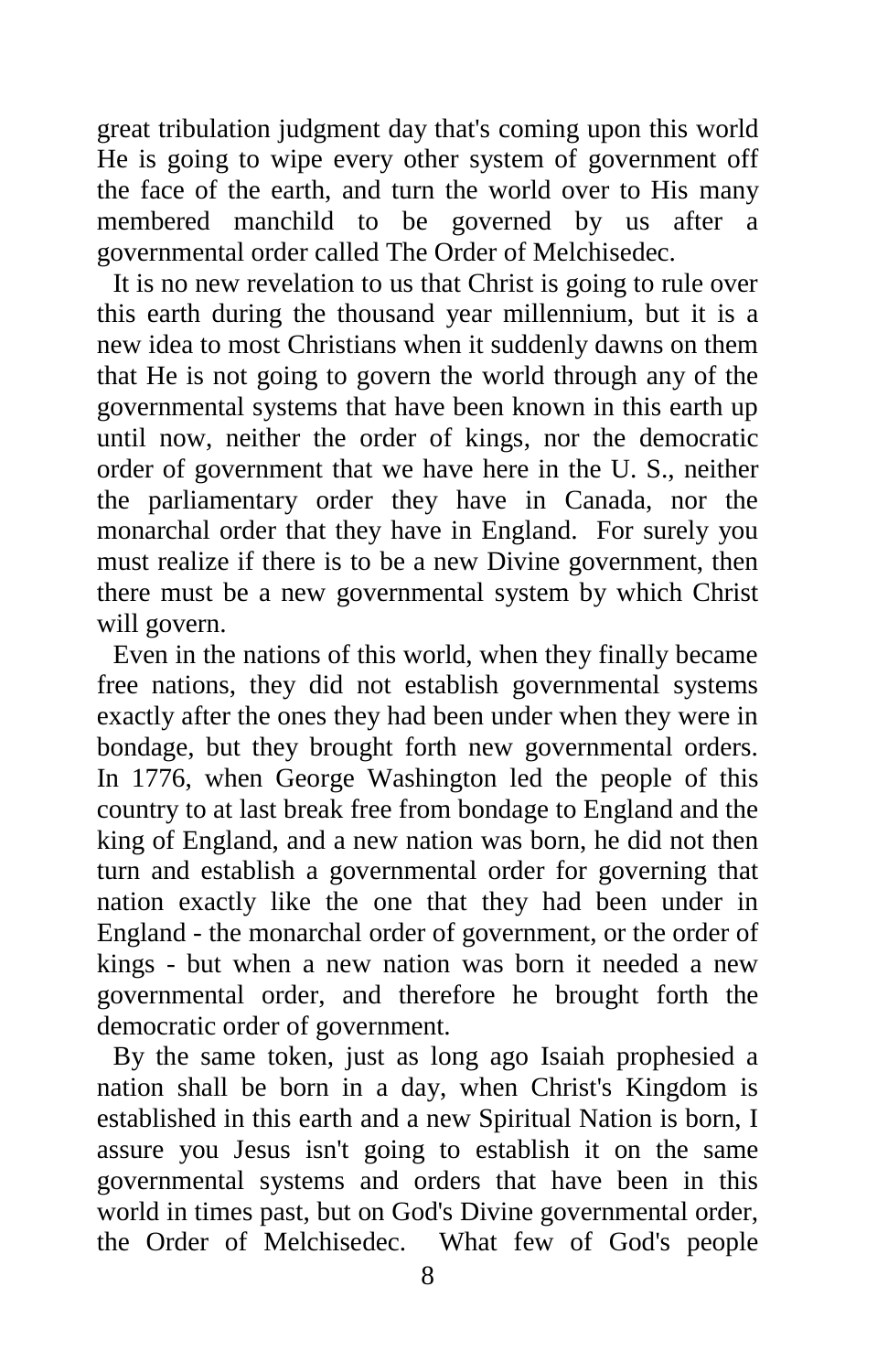understand is that the Melchisedec Order is the governmental order that God first established for this earth to be governed by when He created Adam in the beginning. From the foundation of the world God intended for this earth to be governed by a theocracy - a theocratic Spirit Kingdom - and not by a democracy, as we have today.

Democracy is government of the people, by the people, for the people through law; but theocracy is government of the people by God, for Himself, through the Spirit. Democratic government is the best form of government that has come forth in this earth since the fall, but it is not God's perfect governmental order, and it is not the governmental order that God first instituted for the earth to be governed by when He first put man here. God intended to have a theocratic Spirit Kingdom in this earth that would be governed by Himself under a theocratic Spirit Order, the Melchisedec Order.

Therefore, when God first placed man here upon the earth one could not see any of the forms and institutions of government that we see around us in our world today - no congresses or legislatures to make laws, no presidents or vice-presidents, no kings, no policemen running around with guns on their hips to enforce the laws, no armies to back up the policemen, no prisons to put people in who broke the laws - for at that time, before the fall, Adam and Eve were governed under God by the Spirit of God in a theocracy. They were perfectly yielded in their natures to God. There was no need to make laws to force and compel them to obey God. Neither was there anyone to break the laws, therefore no need for policemen to enforce them or prisons to put people in who break the laws. The earth was governed by God's Spirit, Himself, in a theocratic Spirit Kingdom.

Obviously something has happened between then and now that has resulted in the forms and institutions of government that we see around us in the world today.

It is our purpose in this study, and in these series of messages to lead you down through the stream of Scriptural history and reveal to you exactly what did happen, and why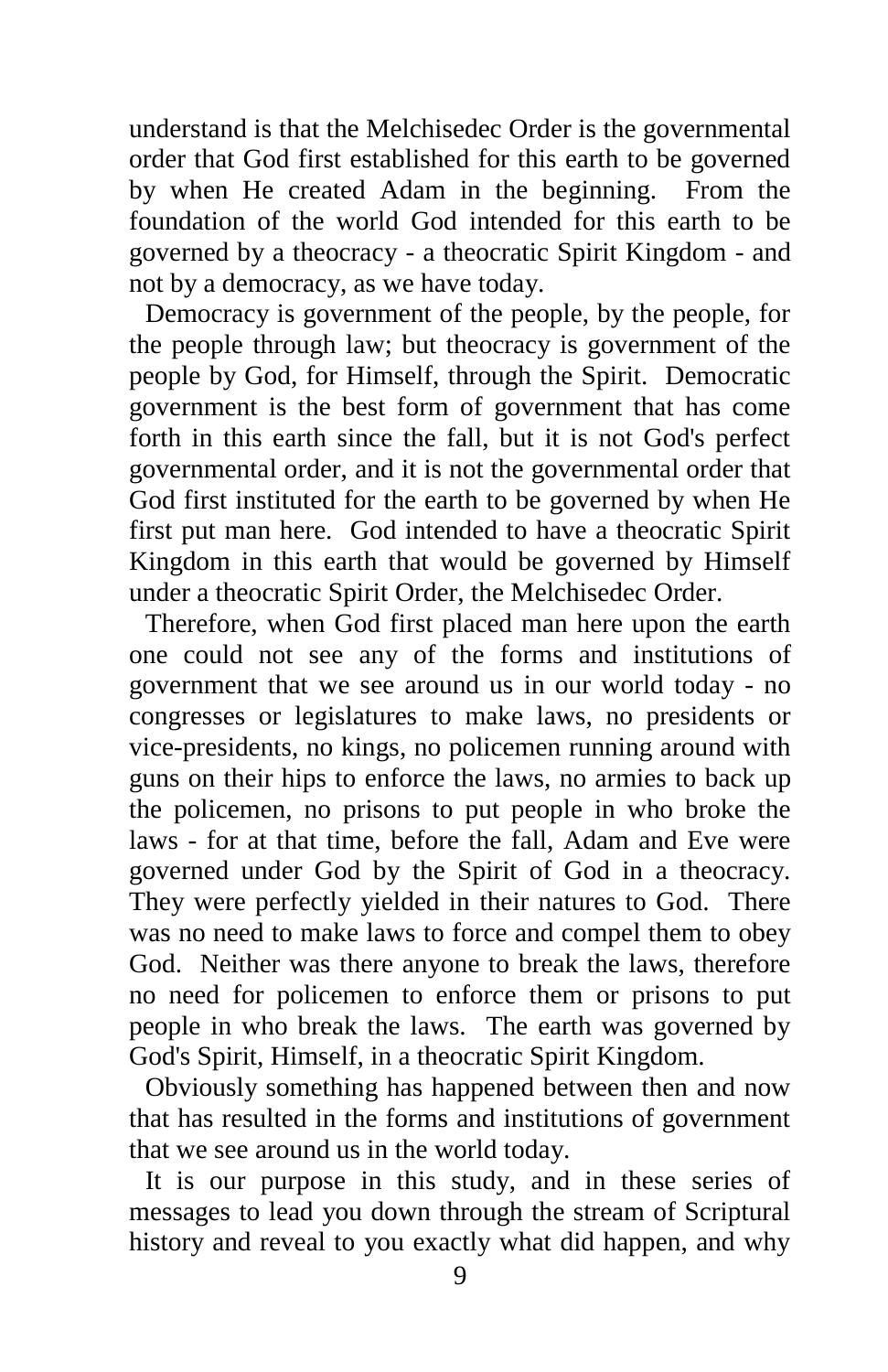God's theocratic Spirit Order of government was changed into the governmental systems and orders that we see in our world today, and the institutions and forms of government that surround us in this hour.

In order for you to understand that, you first need to understand that the reason God could govern man in a theocracy when He first put him here, is because when God first created Adam - or first created man in Adam - He created him with a Spiritual Nature - a completely Spiritual Being who walked and lived in the Spirit all the time, twenty-four hours a day, seven days a week. He didn't walk part time in the Spirit and part time in the flesh, as we do now, but he was a completely Spiritual Being with a Spiritual Nature that walked and lived in the Spirit continually. Therefore, in that state he could be in perfect communication with God, whom Jesus said IS a Spirit, so that God could at all times be in contact and communication with him, and govern him through the Spirit in a theocratic Spirit government.

When the fall came through the trickery of Lucifer, man lost his Spiritual Nature and degenerated downward into the nature of a beast; and became such a completely carnal, physical, fleshly being, with no vestige of his Spiritual Nature remaining; and therefore his every action motivated by his beast instinct for self-preservation alone. In that state God, who is a Spirit, could no longer even make contact with him. In Ephesians, Paul refers to him as being dead in trespasses and sins, dead to God and God dead to him, for there was no means of communication. Therefore since God could no longer make contact and have communication with man, He could no longer govern him through the spirit in the theocratic Spirit, governmental Order, and God's theocratic Spirit Order passed away.

After this happened through the fall, there was no governmental order or governmental system in the earth whatsoever.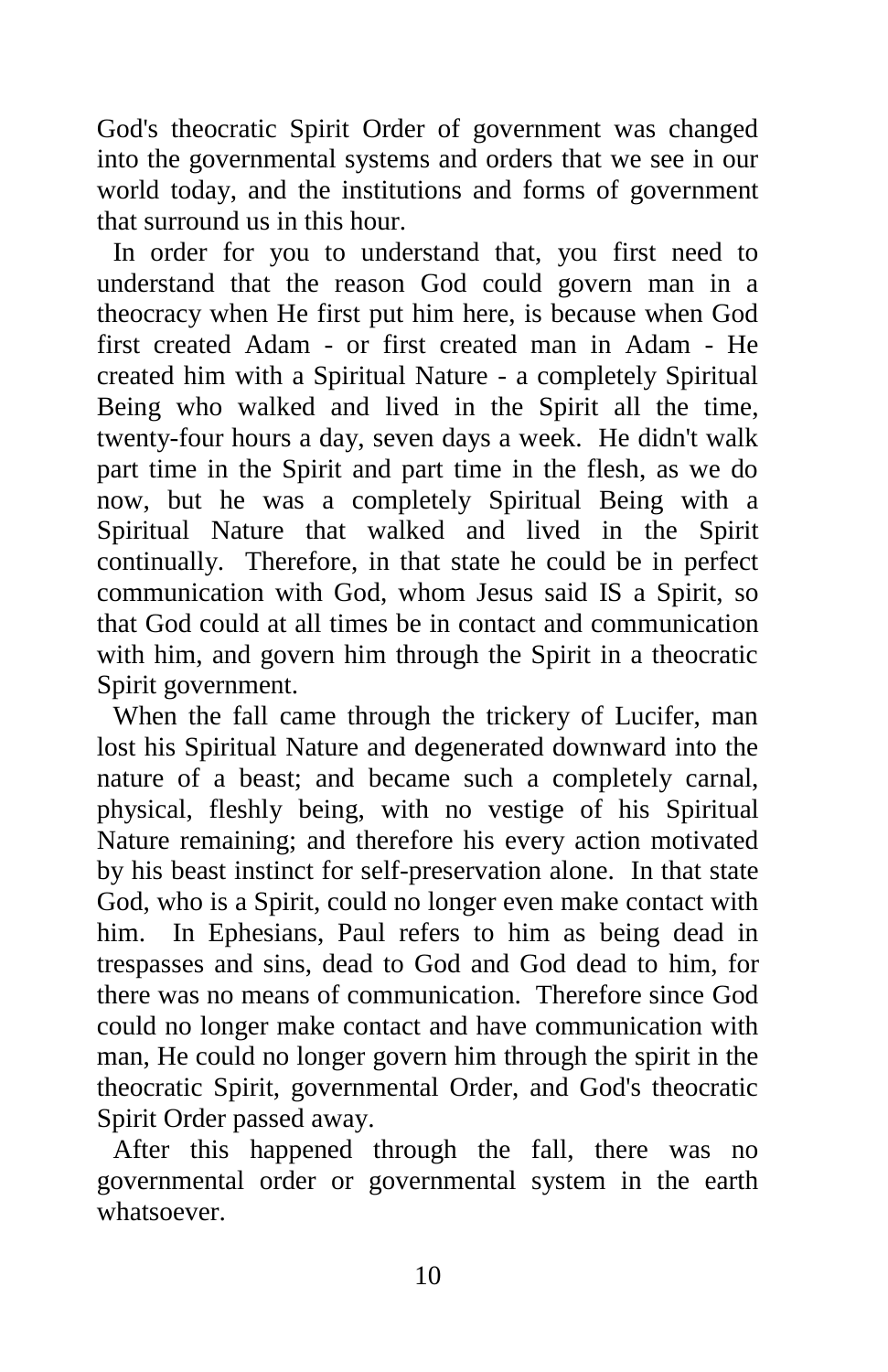Therefore man existed for hundreds and hundreds of years in that primitive state which we have come to know as the cave-man state, ruled over only by his own beast mind, with no system of government or form of protection for the weak, but might made right and whosoever was the strongest ruled.

At that time, if two persons got into an argument, the big fellow was always right, for he could simply hit the little fellow over the head and knock him out, and prove himself right in the argument. We have all read the comic book characters of one cave man going into another cave man's cave and hitting him over the head and dragging his wife away by the hair of the head. This is not too farfetched from the state that things existed in for hundreds of years after the fall, with no governmental order in the earth whatsoever.

Nevertheless, God, who is a God of order, began immediately to move to ultimately bring man back under His Divine, theocratic, Spirit Order, and to restore His Divine Order government to the earth. In order to do this God first had to redeem man from his fallen beast nature, and restore him to the Spiritual Nature that he had in the beginning, so that God, who is a Spirit, could communicate with him and govern him again.

This is why, in the book of Genesis, we find the first act God performed after the fall, was to kill a lamb and clothe Adam with a coat of skin. This signified that one day there would rise up out of mankind a lamb, named Jesus, who would submit Himself to God to be slain for all, that God might then clothe man with His imputed robe of righteousness, that he might be reconciled to God, so that God could then deal with him and restore him to his Spiritual Nature that he had before the fall, so that He could then bring him back under His Divine, theocratic, Spirit, governmental Order - the Order of Melchisedec.

Since Cod cannot force man, but must work through his free will, it has taken Him 6,000 years to do this. During that intervening period He has had to bring forth several substitute orders, which were not God's perfect, but the best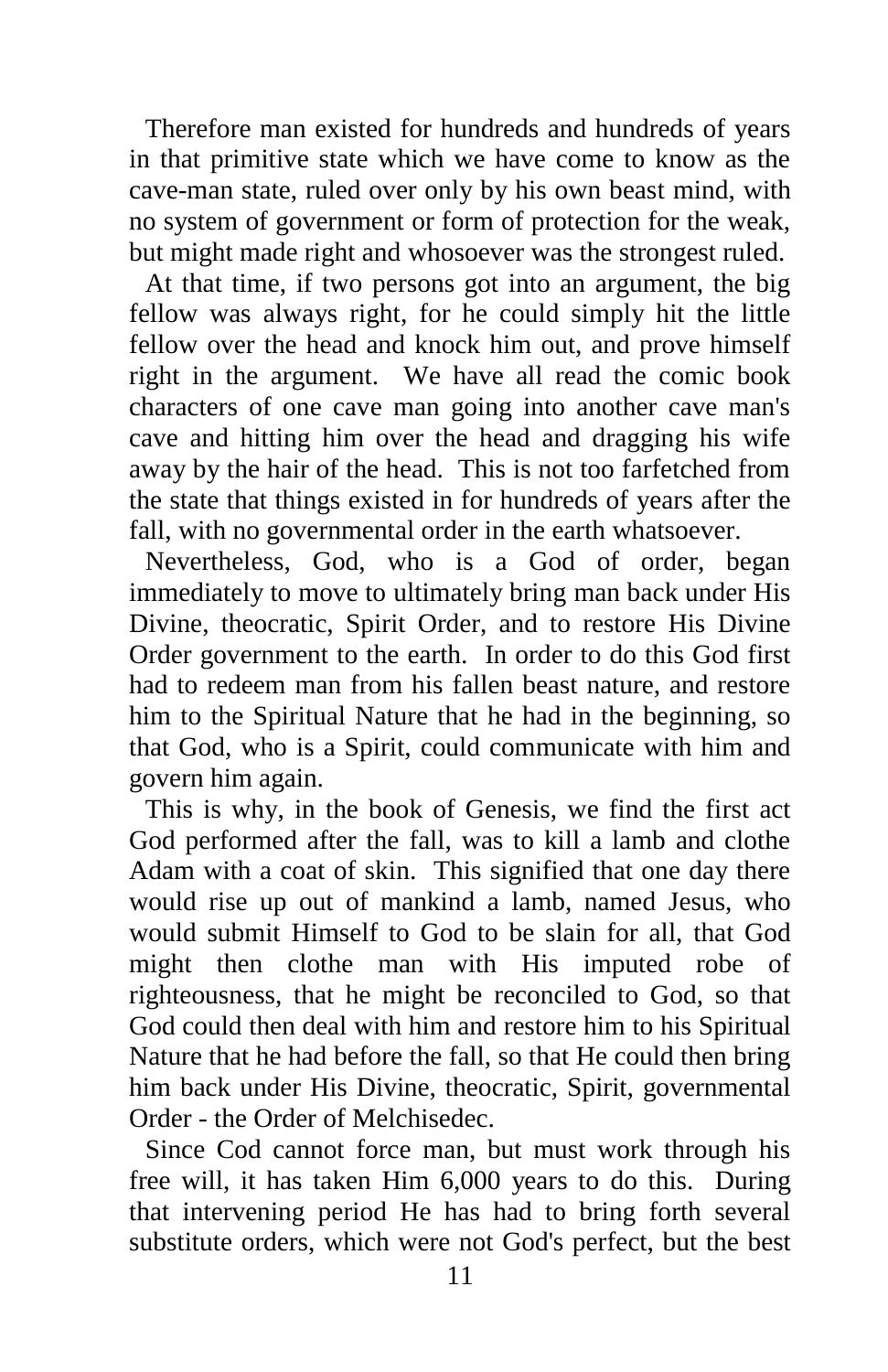that He could bring forth out of man's mind and heart up until now, because man had not yet become a completely Spiritual Being; but always working toward the day when He could bring forth in the earth a many membered Man whose Spiritual Nature had been restored completely; so that He could then be led by and governed by the spirit of God in God's theocratic, Spirit Order, the Order of Melchisedec.

When we understand this mystery then we at last begin to get a revelation of the real reason why God has borned us of the Spirit, and baptized us in the Spirit, and brought forth our gifts of the Spirit, and is growing us up in the Spirit to the measure of the stature of the fullness of Christ. It is so that at last He might have a many-membered Spiritual Man whose Spiritual Nature has been completely restored, so that he can be in that perfect communication with God that man was in, in the beginning, so that God might bring him back under His theocratic Spirit government, and through him restore God's theocratic Spirit Divine Order government to the whole earth.

The Pentecostal folk and many others of God's people have been baptized in the Spirit for many years, and moving in their gifts of the Spirit, but as we said in the beginning of the message they are so bogged down in the experiences that God has provided that they have no understanding whatsoever of what God has provided the experiences for, and God's ultimate purpose for it all. They continue to play with their gifts, thinking their purpose is only to get their physical bodies healed and bring them blessing here in the natural world, and in the present world system, and failing to see that the purpose of God for borning us of the spirit, baptizing us in the Spirit, and growing us up in the Spirit, is that He might have again a second Adam, a completely Spiritual Man whom He can bring back under His Divine Order government, and through him restore His Divine Order government to the whole world. May God wake His children up, that they may cease to be children playing with the gifts God has provided for them, and submit themselves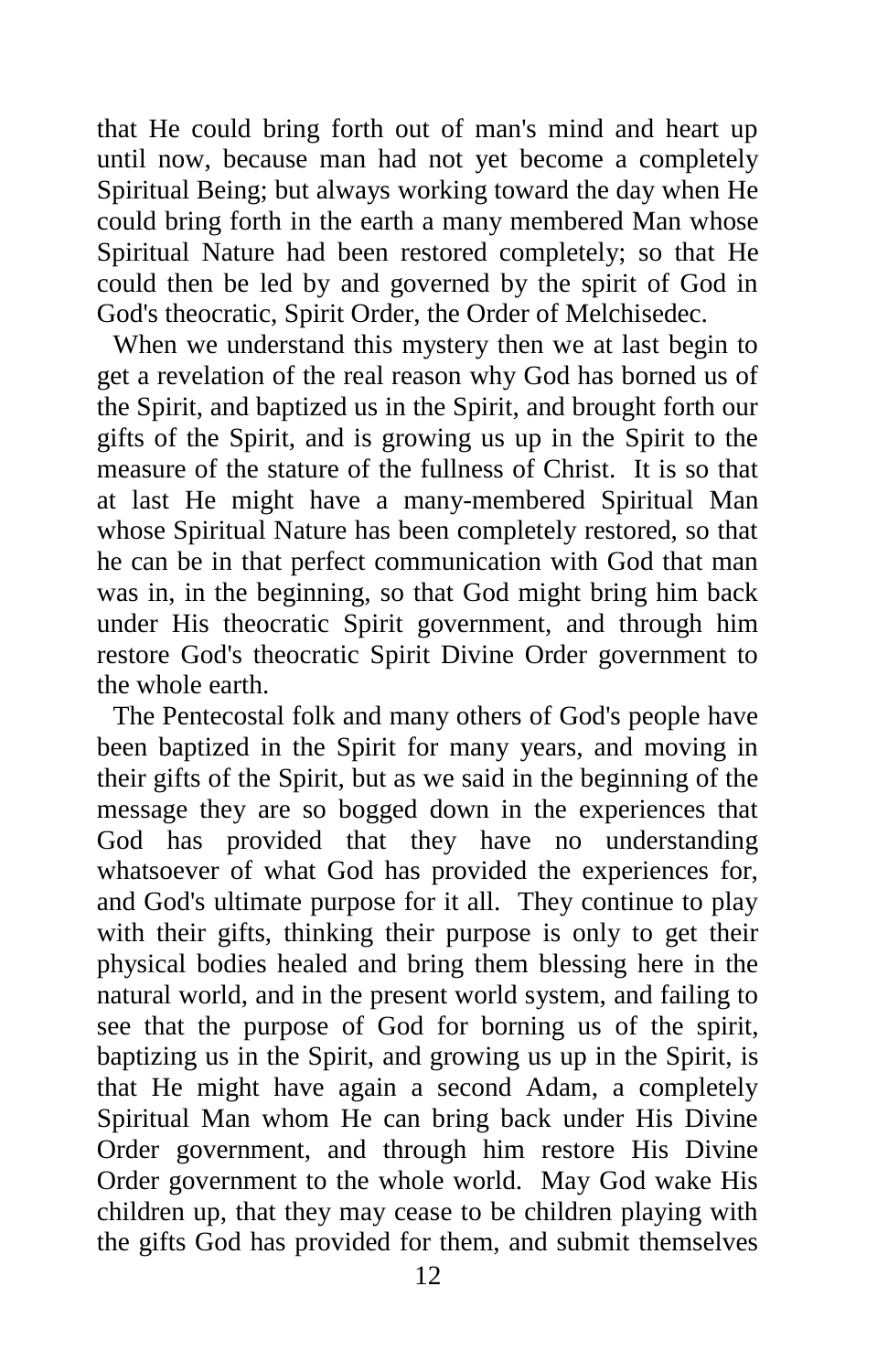to the Spirit of God that He might lead them on to the fulfillment of His Divine purpose.

Now we shall go back and follow down through the stream of Scriptural history and see how, as God has dealt with man, he has progressed through several substitute orders, which were the best God could bring forth at the time, always moving toward the day when God could have a Spiritual Man in whom and through whom He could bring forth His perfect governmental Order here in this earth.

As we said before, after man fell and degenerated into the beast nature, for hundreds of years man existed in the earth with no governmental order whatsoever, but might made right and whosoever was the strongest ruled, and there was no form or system of government for the protection of the weak.

However, the Spirit of God was still seeking to break through to man the best He could, and therefore we find that after hundreds of years, because man has the flocking instinct created in him, men began to flock together in what were called tribes.

They began to have a glimmer of recognition of a need of some form of protection for the, weak, and therefore each tribe elected them a chief, and delegated to him a certain amount of governmental authority - so that the first governmental order that came into being after the fall is what was called the order of tribal chieftains. With that, there began to be some form of protection for the weak. After that, when two men would get into an argument the little fellow had a chance of coming out right once in a while, for the issue would be brought before the chief and he would judge it, and according to the measure of wisdom and judgment that he had come to at the time, the little fellow had a chance of achieving justice and right. Therefore, for hundreds of years after that, the earth was governed by what was known as the order of tribal chieftains - the only governmental system in the earth.

13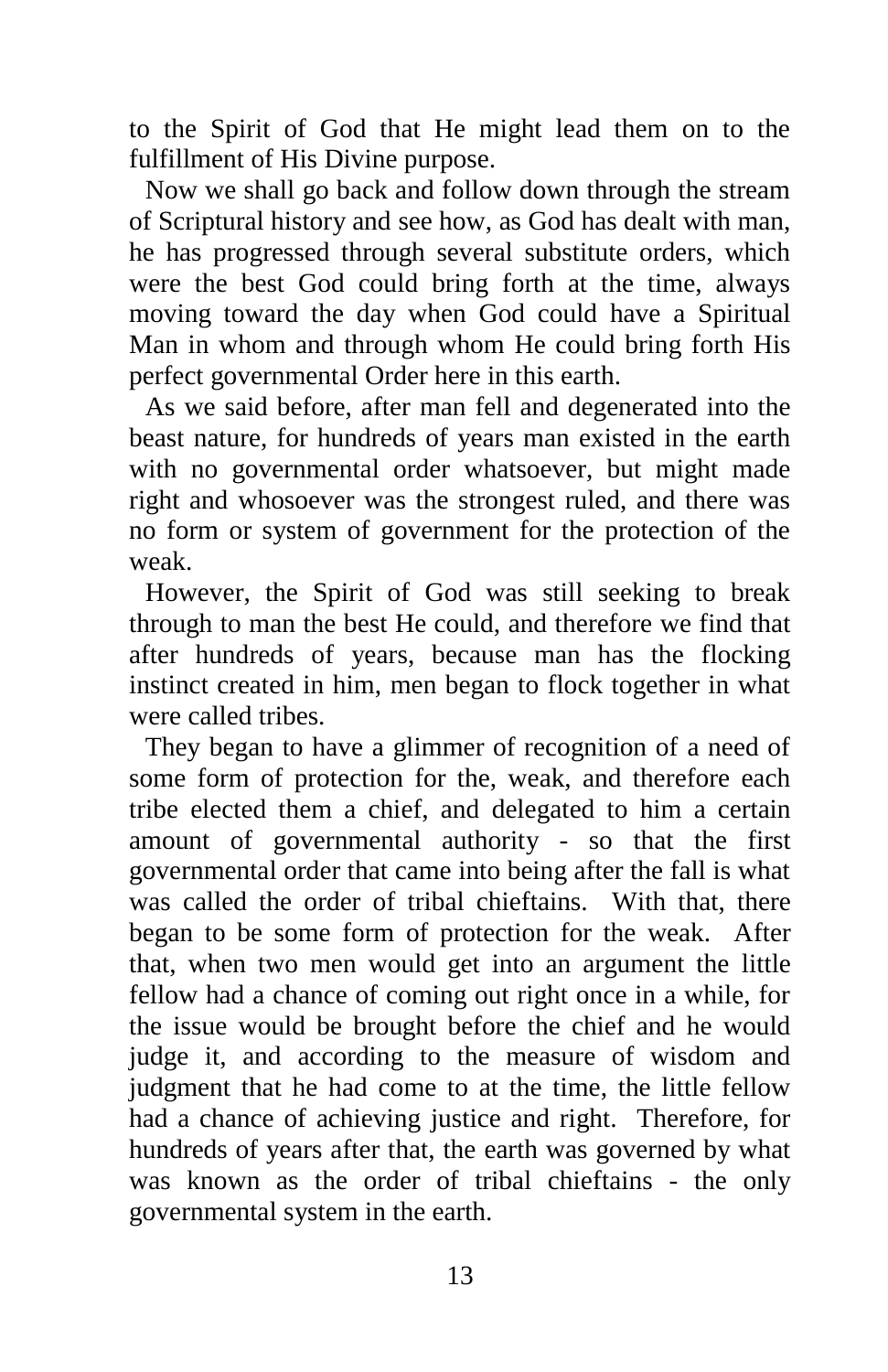But this, of course, was a primitive governmental order, and far from God's perfect. Therefore, God continued to deal with the mind of man the best He could, although there was no conscious communication of man with God, so that slowly, after hundreds of years, the order of tribal chieftains progressed into what was known as the order of kings. No longer did people exist in tribes, but the tribes progressed into nations, with each nation ruled over by a one-man infallible authority called a king.

We can follow this progression even in the Scriptures, in God's dealings with the children of Israel.

When the children of Israel were first called out of Egypt by God they were the twelve tribes of Israel, each with their heads of tribes, or their tribal chieftains. But after over five hundred years of God's dealings with them in their promised land, twelve tribes progressed into one nation ruled over by a king named Solomon. The order of tribal chieftains had been superseded by the order of kings. Thus for hundreds and hundreds of years after that the earth was governed by the order of kings, the only governmental system that existed in the earth. But about two hundred years ago throughout the earth, men began to feel the bondage of the order of kings - particularly in the matter of freedom to worship God according to one's conscience. Particularly over in England, little groups of people who later came to be called pilgrims would gather together in small assemblies much like we do in the move of God today, and would discuss together, as the Spirit of God was leading them - though they were not as aware of it as we are today - the bondage that the order of kings was bringing them under and what might be done about it.

Then they heard about a wilderness called America that had been discovered by a young Spaniard named Columbus, and moved and motivated by the invisible workings of the Spirit of God, in order that they might have freedom to worship God they made a long journey across the sea, into that wilderness; and there in that wilderness, over a period of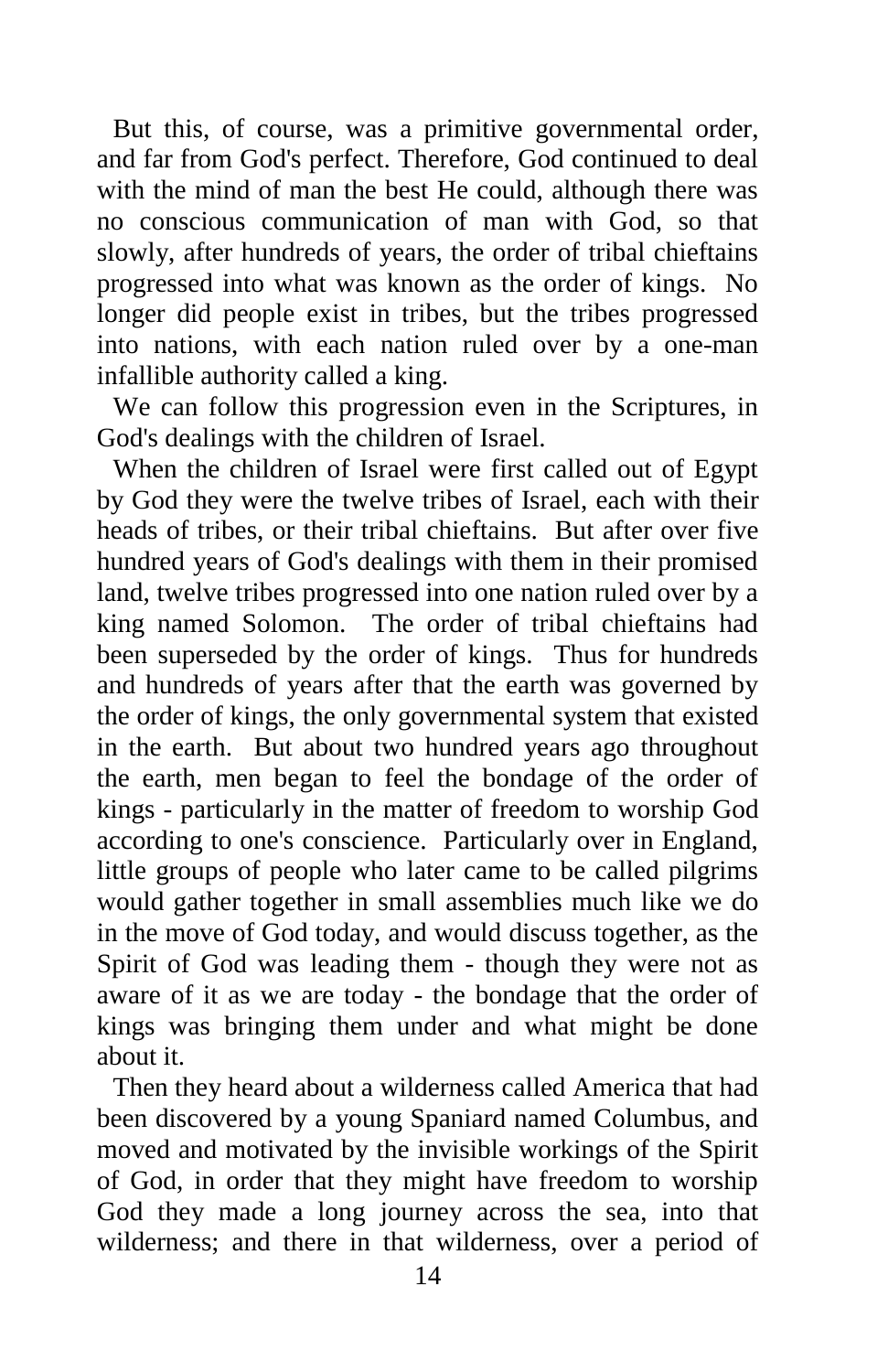time, they birthed and brought forth a new, young nation called the United States of America, to set visibly before the world an example of a better form of government than the order of kings, a governmental order called democracy government of the people, by the people, for the people through law.

The example of this new young nation began to give courage to other people in the world, and having seen an example of a better governmental order set before them, then other peoples of the world began to rise up and come out from under bondage to the order of kings. Down in South America where we have missionary work, the national hero of five nations there is Simon Bolivar, just as George Washington is our national hero. For taking courage from George Washington's example, he rose up and led five nations to fight a revolution to come out from under bondage to the King of Spain: Colombia, Peru, Ecuador, Venezuela and Chile.

But what you need to know is that two hundred years ago from Benjamin Franklin, George Washington, Patrick Henry – the fathers of our country who attended the first constitutional convention, which established the democratic order of government in this country - those great patriots, moving in what revelation they had from God, hoped that democratic government based on law could bring perfect liberty to the sons of men forever. But the problem is they forgot something the Apostle Paul said long ago that is still recorded in the Scriptures, and that is when Paul said the law can never make perfect, in that it is weak through the flesh, but the bringing in of a better hope can, by the which hope we draw nigh unto God.

The Apostle Paul revealed long ago that any form of government based and established and founded upon law, though it could bring a measure of freedom to men and it has, could never bring perfect liberty and perfect freedom to the sons of men, in that the law is weak through the flesh. Now the weakness of law through the flesh is that no matter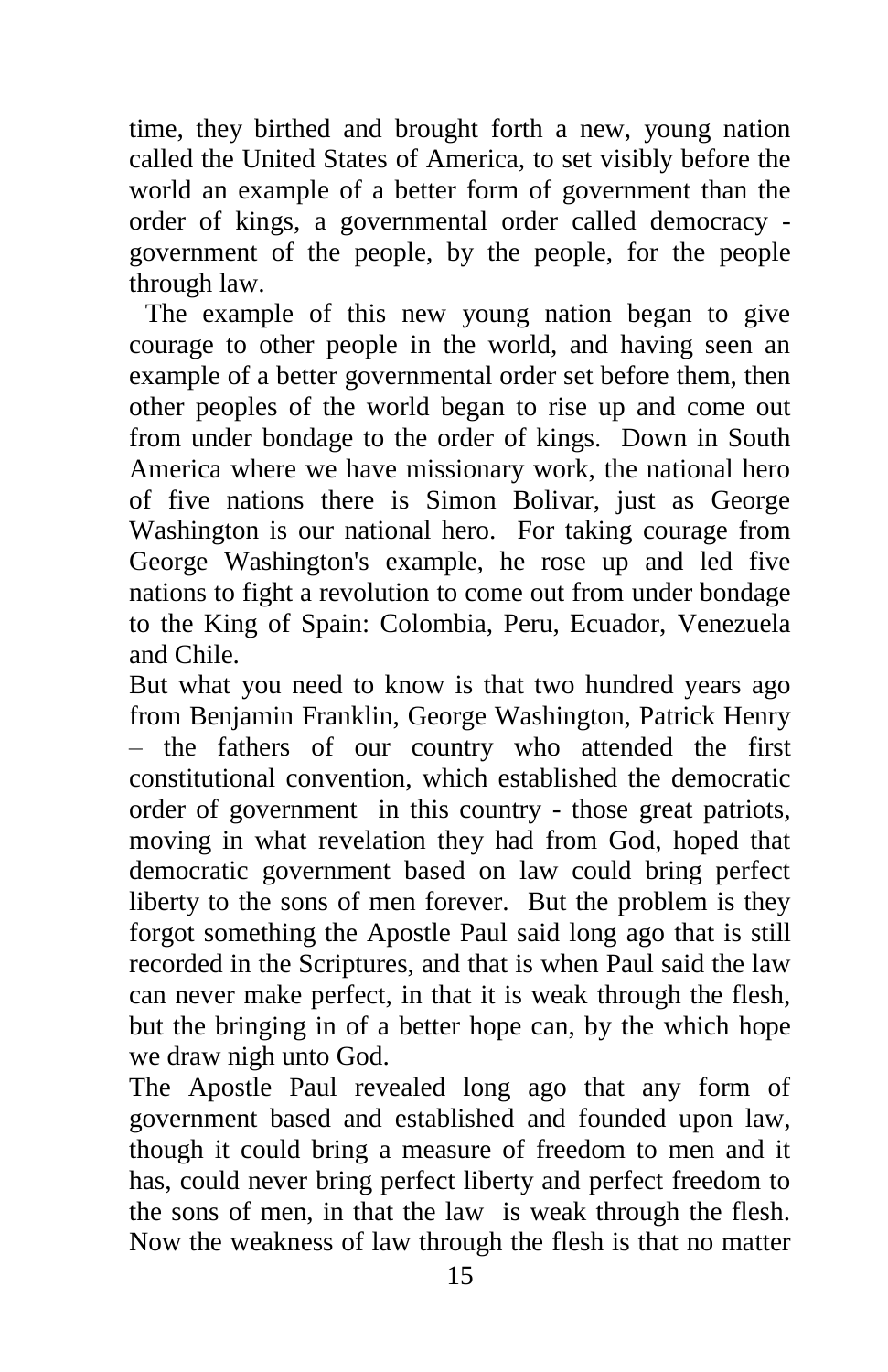how good and how pure the laws Congress legislators make are, they still must be administered by human flesh. Since the devil can always take over human flesh, any system of government founded upon law can always, in the end, be taken over by Satan and can never therefore, bring perfect and permanent liberty to the sons of men.

You can make the purest and most perfect laws that there are to govern humanity, but since they must be administered by human flesh - since the judges and the policemen and the officials who administer the law must always be human flesh, and since the devil can always take over human flesh therefore, any system of government based and founded upon law can never bring perfect and permanent liberty to the sons of men; for the devil can always take it over by taking over the human flesh that administers the law.

Though it has taken him two hundred years to do it, that is exactly what we see him doing in our time.

For you are going to see the devil take over the very constitution and the very laws that were established to give us freedom to worship God, and take our freedom to worship God away from us in these last days, when all law in every country in the world is taken over by a one-world beast government.

However, you must not think that in doing so the devil is thwarting God's purpose. For God never intended for us to be governed by a democratic government under law forever, but He brought it forth only to give us freedom of worship particularly here in our country - long enough that He could born of the Spirit and baptize us in the Spirit and grow up in the Spirit a many-membered Spiritual Man through whom He could bring forth a better governmental order even, than democracy - the Order of Melchisedec His theocratic Spirit Order.

Therefore, once again people are gathering together in little groups, discussing the bondage that government through law is now bringing them under, particularly in the matter of freedom to worship God according to conscience. Once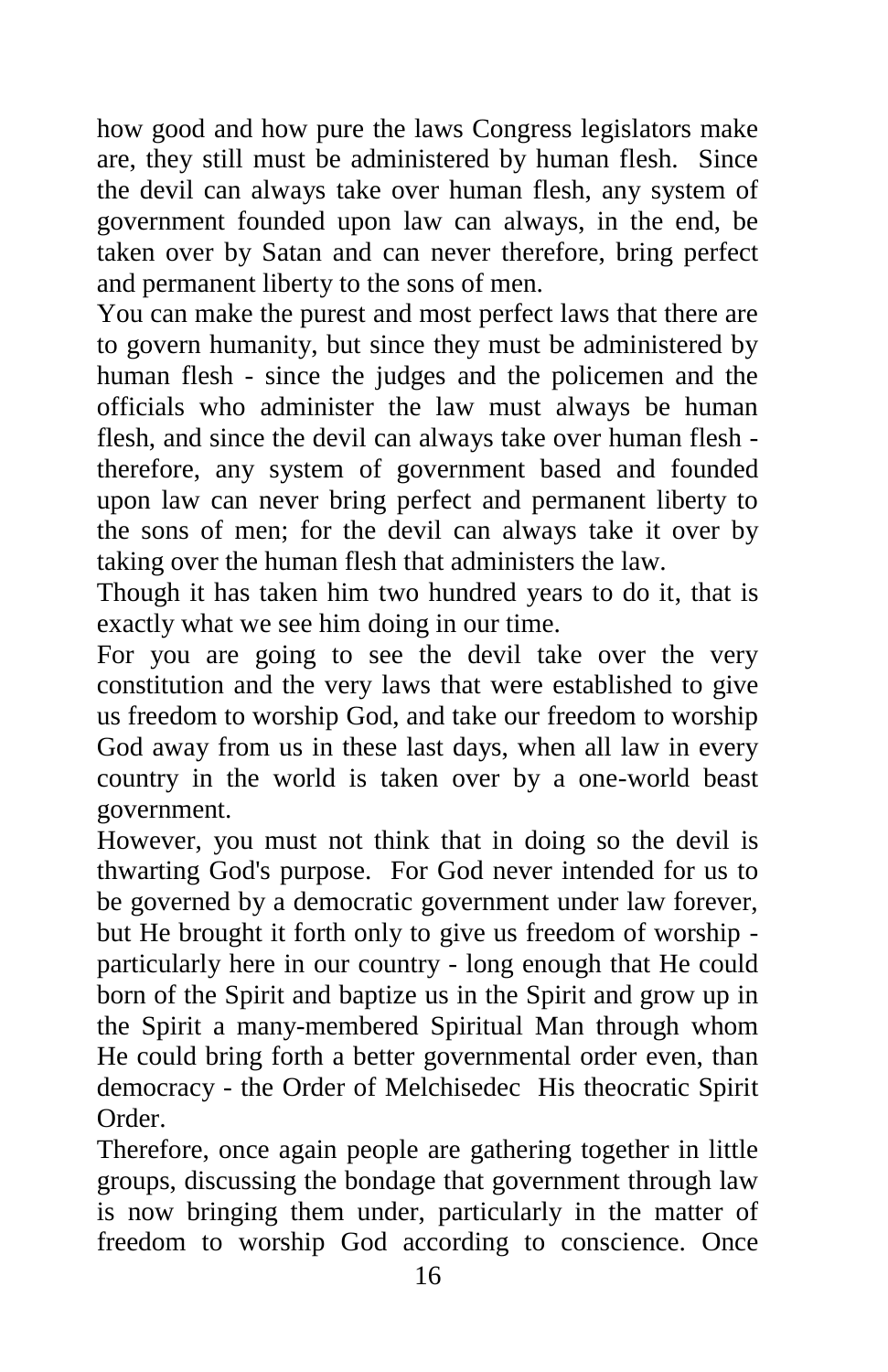again a people who are strangers and pilgrims in this earth are hearing the Spirit of God calling them to the wilderness, and once again there in the wilderness they will birth a new, young nation and perfect and bring forth, to set before the world when it is all over, a better governmental order even, than democracy - the Order of Melchisedec – thus fulfilling the prophecy Isaiah spoke long ago when he said of this hour, "A nation shall be born in A day," – in this day, the day of the Lord.

As we see the devil taking over the law in the earth, and the governmental order which God has used for the last two hundred years to give us freedom of worship**,** you must not think that the devil is slipping up on God's blind side and pulling a fast one on Him by taking over God's instrument, for God is allowing him to have it simply because God is through with it.

For the Bible reveals that God never intended for us to be governed by law forever, but only for a period of time. The Bible tells us exactly how long God intended for the earth to be governed by law in a Scripture in Galatians, where the Apostle Paul says the law was only added because of transgressions, until the seed should come to whom the promise was made. This tells us exactly how long God intended for us to be governed by law - only until the SEED SHOULD COME TO WHOM THE PROMISE WAS MADE.

In order to understand that statement, you need to understand that Genesis 12 tells us long ago God gave Abraham a promise when He said to him, "Get thee out of thy home, and thy country, and from thy father's house, and I will bless thee and make thy name great, and in thee and in thy seed shall all the families of the earth be blessed." What God was promising Abraham was that one day He would bring forth in the earth a seed, a descendant of his, who would rule and reign over this earth and solve all this world's problems, and bring perfect blessing to all the families of the earth.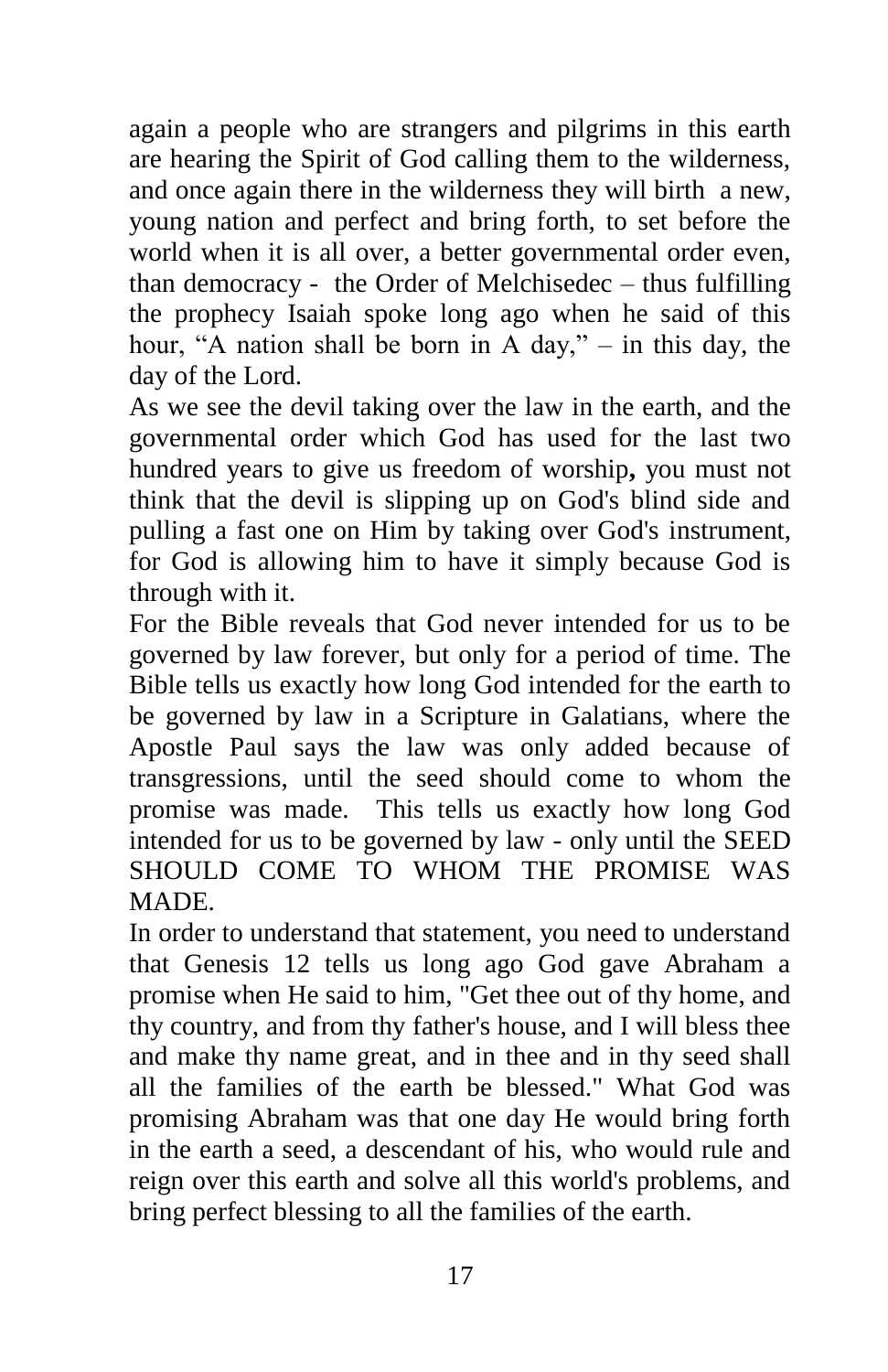The Apostle Paul says in the book of Galatians that when God gave that promise to Abraham long ago, if He had said, "seeds," plural, instead of "seed," singular, the promise would be fulfilled in the Jews, the fleshy seeds of Abraham across the sea today. But Paul says since**,** when God gave the promise to Abraham, He didn't say "seeds" plural, but "seed" singular, then the seed that He was talking about is Christ, and we are the Body of Christ - Jesus, the Head, and we, His Body, make up God's Christ - therefore WE ARE that long promised Seed that God promised would one day come forth - a descendant of Abraham who would reign and rule over this world, solve all of this world's problems and bring perfect blessing to all the families of the earth. Therefore when Paul says in Galatians that the law was only added because of transgressions until the seed should come to whom the promise was made, he means that God only gave the law through Moses because of Abraham's descendants transgressions**,** and that it was to last only until the Seed should come that God promised Abraham would rule and reign over this world and bring perfect blessing to all the families of the earth. Therefore, Galatians revealed that God only intended for the earth to be governed by law until the Seed should come - and the Seed has come - we are the Seed, that many-membered Manchild that God promised Abraham long ago, would rule and reign over this earth under a BETTER order, and bring perfect blessing to all the families of the earth.

What one needs to know in order to understand this is that when God said the law was only added because of transgressions until the Seed should come, He wasn't just speaking of the ceremonial law of Moses, He was speaking of ALL law. For any lawyer will tell you that all the laws that we have in the earth today came into being through the root law that was given by God through Moses. Before God gave the law through Moses there was no such thing as government through law in the earth. When I was a young man, I thought I wanted to be a lawyer. I didn't know, God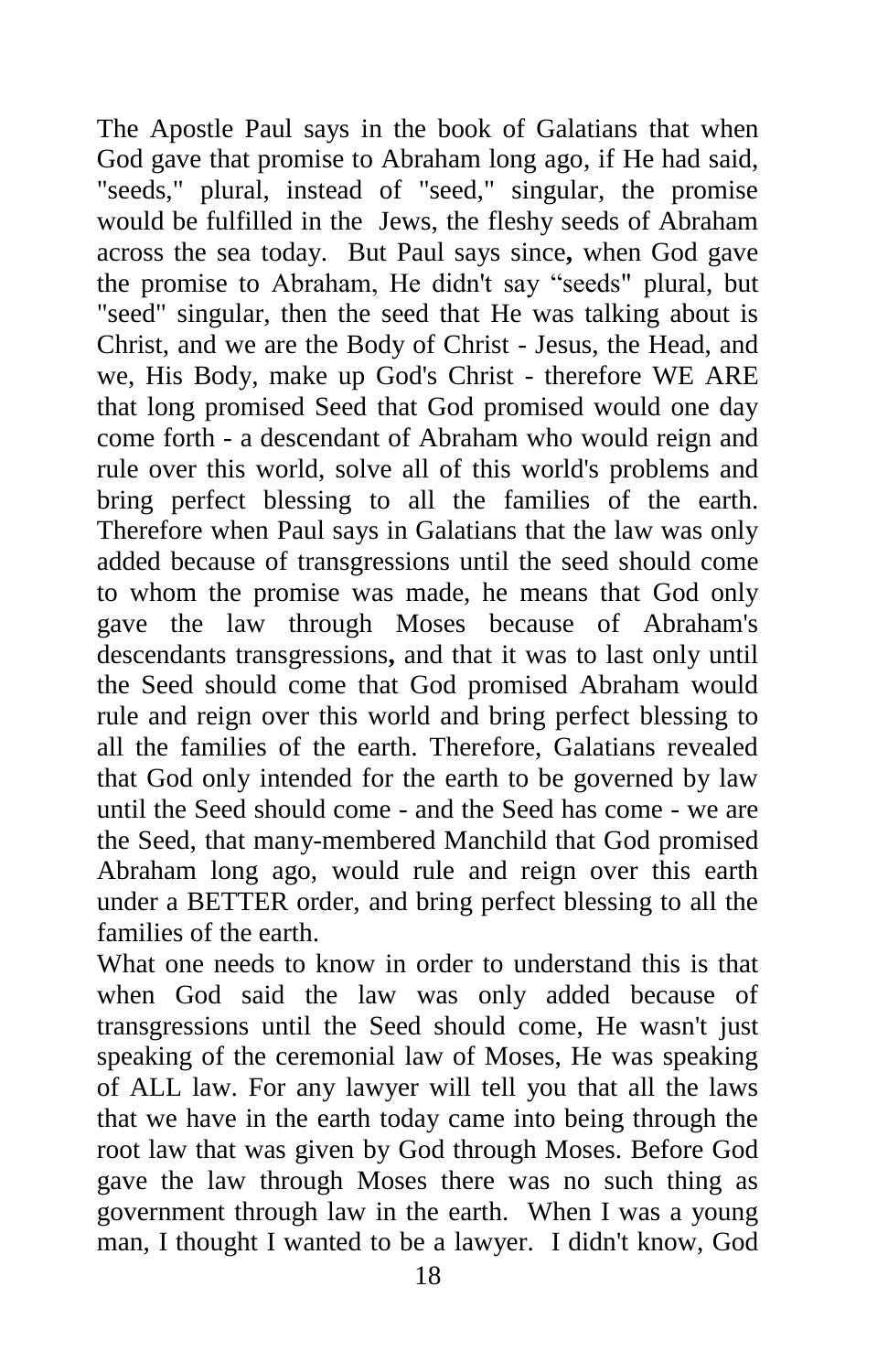had ordained me to be a preacher and I therefore I started taking a correspondence course in law. One of the first things they taught me is that all the laws that our country is founded on, and all the laws in the earth came out of the root law that was given through Moses.

God says He never intended for that law to bring in perfection in the earth, but only added it because of transgressions, until the Seed should come. You see, if Abraham's descendants had walked in the Spirit the way Abraham did, you and I would have been born into a world that was governed in a theocracy by the Spirit of God, where we never would have known government through law. Because if Abraham's descendants had walked in the Spirit the way Abraham did, God would have led them by the Spirit to establish His theocratic Spirit Governmental Order in this earth without ever having to add the law, and you and I would have been born into that kind of world. For you see, Abraham walked in the Spirit. He needed no law to force him to obey God. He was governed in a theocracy by the Spirit of God. Hebrews 11 tells us that when God commanded him to leave his home and his country, and go out into a place where he didn't even know where he was going, BY FAITH he obeyed; and he got up and went out, not knowing where he was going, as God led and guided him by dreams, visions, and the revelations by the Spirit.

If Abraham's descendants had walked in the Spirit the way he did, God would have been able to lead them by His Spirit to establish His theocratic Spirit Kingdom in the earth without ever adding the law. But Abraham's descendants began to transgress. The first two generations, Isaac and Jacob, did pretty good; but then Jacob in the third generation had twelve sons, eleven of whom became evil and sold their brother, Joseph, into Egypt. Then God allowed they themselves to go into bondage to Egypt for four hundred and thirty years. There in Egypt their transgression became great, and their evil became great as they absorbed into themselves the idol-worship of Egypt, so that when, four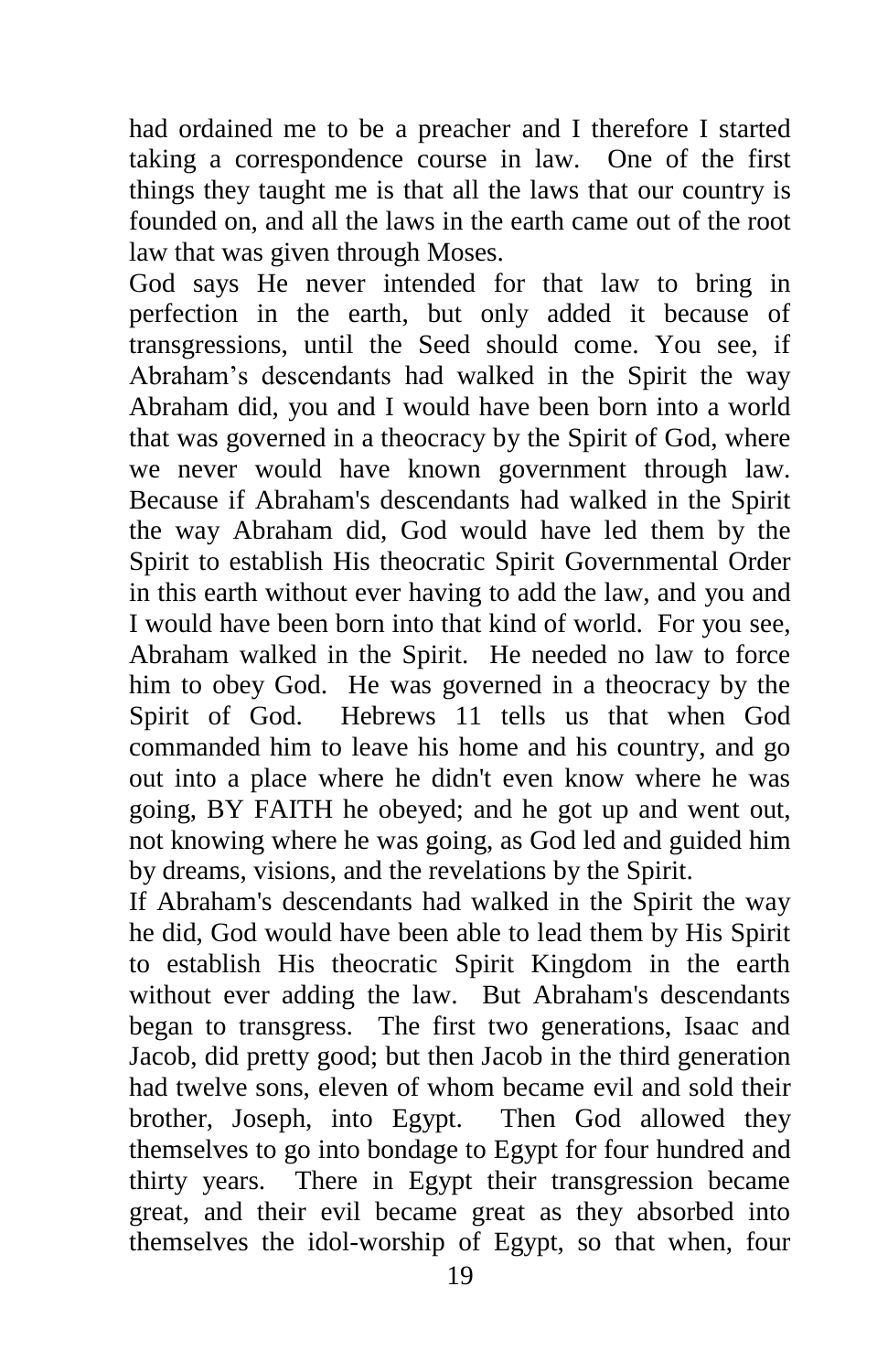hundred and thirty years later God led them out, they had become so degenerated that when Moses went up in the mount to fast and pray for forty days. the idol-worship of Egypt rose up within them, and they made them golden calves and said, "These be our gods, and took off all their clothes, and got drunk and entered into all kinds of sex orgies.

Certainly God could not lead this people by His Spirit to restore his theocratic kingdom to the earth. Therefore, because of their transgressions He had to add the law to force them to obey Him and to walk with Him, until He could finally bring Jesus out of them, and then bring us out of Jesus, and ultimately bring out of us that many-membered Manchild Seed company that He long ago promised Abraham would come forth, to rule and reign over this earth, solve all the world's problems, and bring perfect blessing to all the families of the earth. Therefore, this is what the Bible means when it says that the law was only added because of transgressions until the Seed should come to whom the promise was made.

In another place in Galatians Paul says that the covenant that was given to Abraham by God four hundred and thirty years before the law, which came four hundred and thirty years later, could not disannul that covenant - the covenant God made with Abraham in which He said one of his seeds would govern the Earth and bring perfect blessing to all the families of the earth.

The law which came four hundred and thirty years later could NOT disannul - it is still going to be done, not by law, but by a Seed and we are that Seed,

Therefore, since God intended only for the law to last until the Seed should come to whom the promise was made, and the Seed has come because we are that Seed that God is revealing and perfecting a better Order in; therefore God is perfectly satisfied for the devil to take over the law, bring the anti-Christ to complete rulership over the world. Bring forth the great tribulation which will bring judgment upon carnal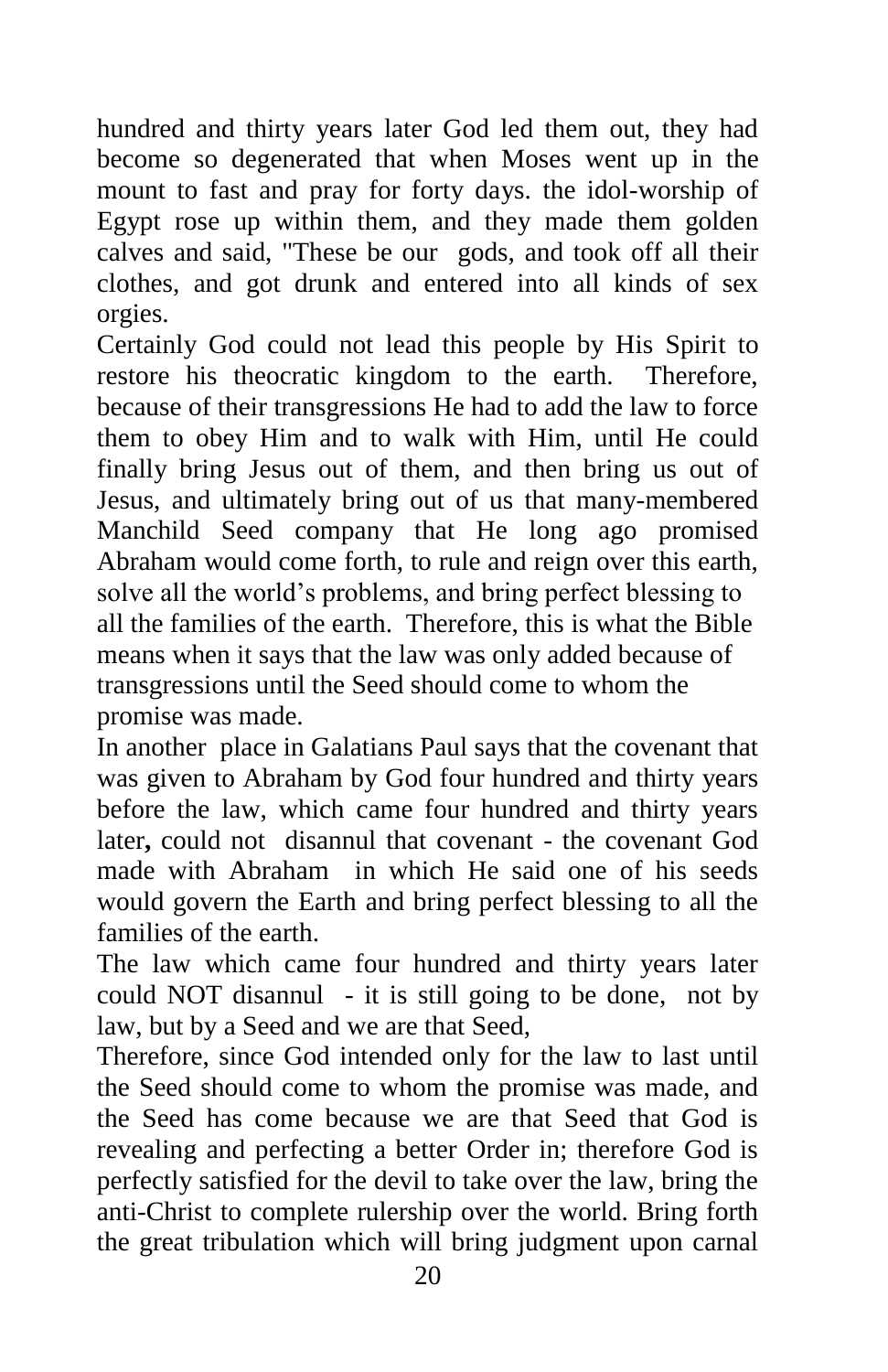Christians and then ultimately judgment upon the whole beast system, itself.

 While this is going on, in the wilderness and in underground places, God will have a people learning to live as one Body, birthing a new, young Nation, a Spiritual nation - and perfecting in them a better governmental Order – the Order of Melchisedec. When it is all over, and in the latter half of the great tribulation God had brought judgment upon the anti-Christ, one world, beast Government; and broken the backs of every governmental system in this world - then He will bring us back up from underground and out of the wilderness, and turn the world over to us -God's many membered Manchild, a Spiritual Nation, to set before the peoples of the world a better governmental Order even than democracy - the Order of Melchisedec

A couple of years ago a Christian writer from the denomination, who doesn't even have the baptism of the Spirit, wrote an article in the CHRISTIAN CENTURY MAGAZINE. The theme of the article was that we are soon going to see chaos in this world, because the reign of law is over, because the law has no more power in the earth. No one respects the law anymore.

Nations make and break covenants according to law. Both the white people and the colored people ignore the law in their battle for segregation or desegregation. The law can't even control the college young people anymore. They have the record in one of the magazines of two young people entering into sex relations in broad open daylight on the college campus, and when the police came and tried to stop them, the College officials shook their finger in the policemen's face and ordered them off the premises, saying they were the cause of all the problems.

 The chief example of the weakness and futility of law was seen last July, when Billy Graham, who is supposed to be the Man of God, preached a sermon from the White House window to thirty-five thousand people as a Memorial Day sermon; and while it was going on, in one of the White